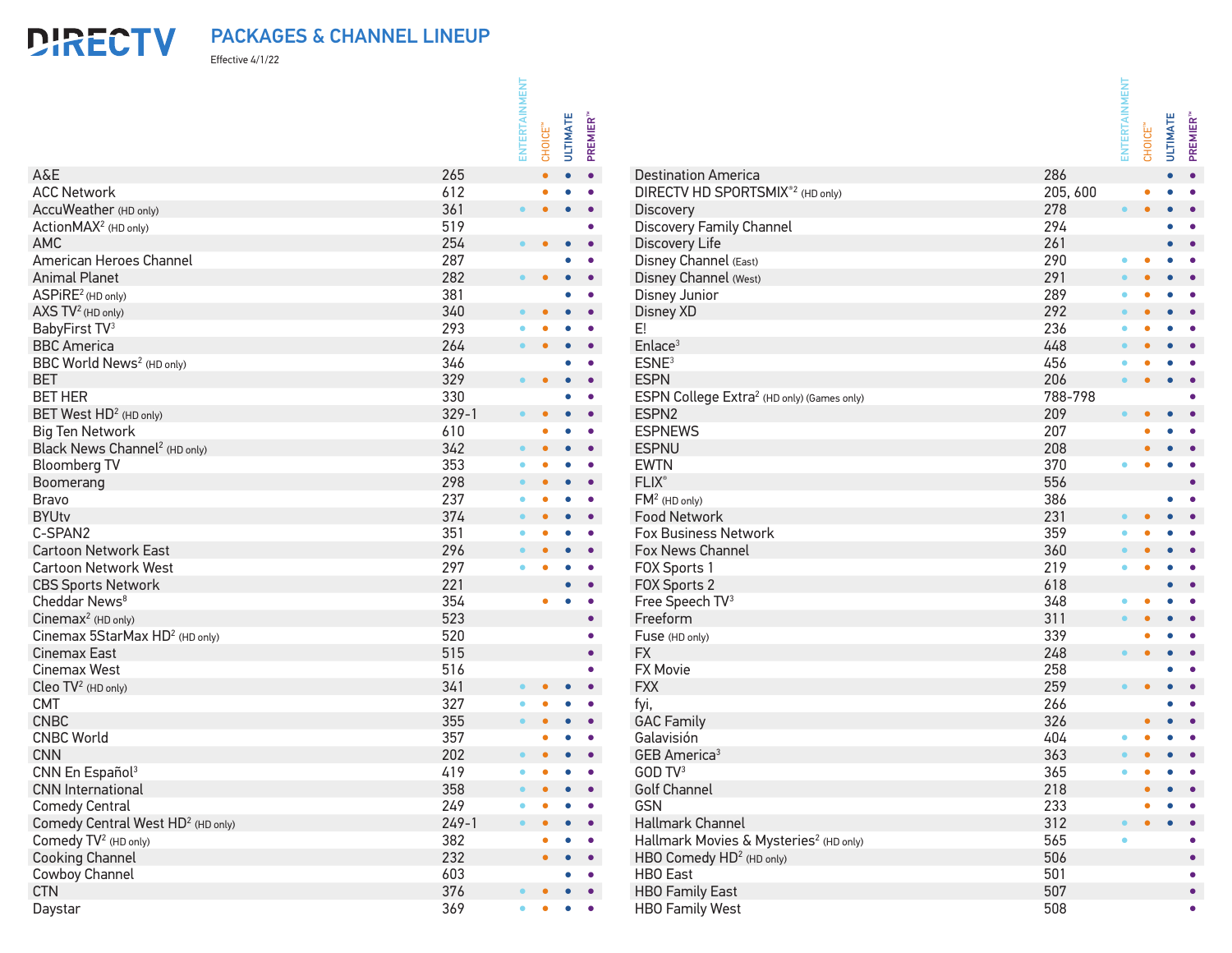## PACKAGES & CHANNEL LINEUP (CONTINUED)

Effective 4/1/22

**DIRECTV** 

|                                        |           | MENT<br>ENTERTAIN        | <b>CHOICE<sup>™</sup></b>                                         | <b>ULTIMATE</b>              | <b>PREMIER</b> <sup>"</sup> |                                                      |           | ENTERTAINMENT | <b>CHOICE<sup>™</sup></b> | <b>ULTIMATE</b>     | PREMIER <sup>"</sup> |
|----------------------------------------|-----------|--------------------------|-------------------------------------------------------------------|------------------------------|-----------------------------|------------------------------------------------------|-----------|---------------|---------------------------|---------------------|----------------------|
| HBO Latino $3$                         | 511       |                          |                                                                   |                              | $\bullet$                   | NewsNation                                           | 307       |               |                           |                     |                      |
| <b>HBO Signature</b>                   | 503       |                          |                                                                   |                              |                             | Next Level Sports <sup>2</sup> (HD only)             | 623       |               |                           |                     |                      |
| <b>HBO West</b>                        | 504       |                          |                                                                   |                              | $\bullet$                   | <b>NFL Network</b>                                   | 212       |               |                           | $\bullet$           |                      |
| HBO Zone <sup>2</sup> (HD only)        | 509       |                          |                                                                   |                              | $\bullet$                   | NHK <sup>3</sup>                                     | 322, 2049 |               |                           |                     |                      |
| HBO2 East                              | 502       |                          |                                                                   |                              | $\bullet$                   | <b>NHL Network</b>                                   | 215       |               |                           |                     |                      |
| HBO2 West                              | 505       |                          |                                                                   |                              | $\bullet$                   | Nick Jr.                                             | 301       |               |                           |                     |                      |
| <b>HGTV</b>                            | 229       |                          |                                                                   | $\bullet$                    | $\bullet$                   | Nickelodeon/Nick at Nite (East)                      | 299       |               |                           |                     |                      |
| HITN <sup>3</sup>                      | 461       |                          |                                                                   |                              | $\bullet$                   | Nickelodeon/Nick at Nite (West)                      | 300       |               |                           |                     | $\bullet$            |
| <b>HLN</b>                             | 204       |                          | $\bullet$                                                         | $\bullet$ $\bullet$          |                             | Nicktoons                                            | 302       |               |                           | $\bullet$ $\bullet$ |                      |
| Hope Channel <sup>3</sup>              | 368       |                          | $\bullet$                                                         | $\bullet$ $\bullet$          |                             | <b>NRB</b>                                           | 378       |               |                           |                     |                      |
| HSN                                    | 240       |                          |                                                                   |                              |                             | Olympic Channel                                      | 624       |               |                           |                     |                      |
| HSN <sub>2</sub>                       | 310       |                          |                                                                   | $\bullet$                    | $\bullet$                   | ONCE MEXICO3                                         | 447       |               |                           |                     |                      |
| i24 News <sup>8</sup>                  | 343       |                          |                                                                   | $\bullet\qquad\bullet$       |                             | Outdoor Channel                                      | 606       |               |                           |                     |                      |
| <b>IFC</b>                             | 333       |                          |                                                                   | $\bullet$                    | $\bullet$                   | Ovation                                              | 274       |               |                           |                     |                      |
| <b>IMPACT<sup>3</sup></b>              | 380       | $\bullet$                |                                                                   |                              |                             | OWN (Oprah Winfrey Network)                          | 279       |               |                           |                     |                      |
| <b>INSP</b>                            | 364       |                          |                                                                   | $\bullet$ $\bullet$          |                             | OWN West <sup>3</sup>                                | $279-1$   |               |                           |                     |                      |
| <b>Investigation Discovery</b>         | 285       |                          | $\bullet$                                                         | $\bullet$ $\bullet$          |                             | Oxygen                                               | 251       |               |                           |                     | $\bullet$            |
| ION Television (East) (HD only)        | 305       |                          |                                                                   | $\bullet$ $\bullet$          |                             | Paramount Network                                    | 241       |               |                           |                     |                      |
| <b>ION Television (West)</b>           | 306       |                          |                                                                   |                              | $\bullet$                   | PBS Kids                                             | 288       |               |                           |                     |                      |
| JBS <sup>3</sup>                       | 388       |                          |                                                                   | $\bullet$                    | $\bullet$                   | <b>POP</b>                                           | 273       |               |                           | $\bullet$ $\bullet$ |                      |
| Jewelry TV                             | 313       | $\bullet \qquad \bullet$ |                                                                   | $\bullet$                    |                             | Pursuit                                              | 604       |               |                           | $\bullet$ $\bullet$ |                      |
| Jewish Life TV <sup>3</sup>            | $325 - 1$ |                          | $\bullet$                                                         |                              |                             | QVC                                                  | 317       |               |                           |                     |                      |
| Justice Central <sup>2</sup> (HD only) | 383       |                          | $\bullet$                                                         | $\bullet$                    |                             | QVC2                                                 | 315       |               |                           | $\bullet$           |                      |
| Lifetime                               | 252       |                          | $\bullet$                                                         |                              | $\bullet$                   | QVC3                                                 | 318       |               |                           |                     |                      |
| Link TV                                | 375       |                          |                                                                   |                              | $\bullet$                   | ReelzChannel                                         | 238       |               |                           |                     |                      |
| Living Faith Network <sup>3</sup>      | 379       |                          |                                                                   |                              | $\bullet$                   | Revolt <sup>2</sup> (HD only)                        | 384       |               |                           |                     |                      |
| LMN                                    | 253       |                          |                                                                   | $\bullet\qquad\bullet$       |                             | RFD-TV (HD only)                                     | 345       |               |                           |                     |                      |
| Logo HD                                | 272       |                          |                                                                   | $\bullet$ $\bullet$          |                             | <b>SBN</b>                                           | 344       |               |                           |                     |                      |
| Magnolia Network                       | 230       |                          |                                                                   | $\bullet\qquad\bullet$       |                             | Science                                              | 284       |               |                           |                     |                      |
| MAVTV (HD only)                        | 214       |                          |                                                                   |                              | $\bullet$                   | <b>SEC Network</b>                                   | 611       |               |                           |                     |                      |
| <b>MLB Network</b>                     | 213       |                          | $\bullet$                                                         |                              |                             | ShopHQ                                               | 316       |               |                           |                     |                      |
| MoreMAX <sup>2</sup>                   | 517       |                          |                                                                   |                              | $\bullet$                   | Shorts TV                                            | 573       |               |                           |                     | $\bullet$            |
| MotorTrend <sup>2</sup> (HD only)      | 281       |                          | $\begin{array}{cccccccccccccc} 0 & 0 & 0 & 0 & 0 \end{array}$     |                              |                             | SHOWTIME 2 <sup>®</sup>                              | 547       |               |                           |                     | $\bullet$            |
| MovieMAX <sup>2</sup> (HD only)        | 521       |                          |                                                                   |                              |                             | SHOWTIME® East                                       | 545       |               |                           |                     |                      |
| <b>MSNBC</b>                           | 356       | $\bullet \qquad \bullet$ |                                                                   | $\bullet$                    |                             | SHOWTIME EXTREME®                                    | 549       |               |                           |                     | $\bullet$            |
| MTV                                    | 331       |                          |                                                                   |                              |                             | SHOWTIME FAMILYZONE® HD <sup>2</sup> (HD only)       | 552       |               |                           |                     |                      |
| <b>MTV Classic</b>                     | 336       |                          |                                                                   | $\bullet\qquad\bullet\qquad$ |                             | SHOWTIME NEXT <sup>®</sup> HD <sup>2</sup> (HD only) | 551       |               |                           |                     | $\bullet$            |
| MTV West HD <sup>2</sup> (HD only)     | $331 - 1$ |                          |                                                                   | $\bullet$ $\bullet$          |                             | SHOWTIME® SHOWCASE HD <sup>2</sup> (HD only)         | 550       |               |                           |                     |                      |
| MTV2                                   | 332       |                          | $\bullet \qquad \bullet \qquad$                                   | $\bullet\qquad\bullet$       |                             | SHOWTIME® West                                       | 546       |               |                           |                     | $\bullet$            |
| NASA TV <sup>3</sup>                   | 352       | $\bullet$                | $\bullet$                                                         | $\bullet$ $\bullet$          |                             | SHOXBET <sup>®2</sup> (HD only)                      | 548       |               |                           |                     | $\bullet$            |
| Nat Geo WILD                           | 283       |                          |                                                                   | $\bullet$ $\bullet$          |                             | Smithsonian Channel                                  | 570       |               |                           | $\bullet$ $\bullet$ |                      |
| National Geographic                    | 276       |                          |                                                                   | $\bullet\qquad\bullet$       |                             | So Yummy <sup>3</sup>                                | 563       |               |                           | $\bullet$ $\bullet$ |                      |
| NBA TV                                 | 216       |                          | $\bullet$                                                         | $\bullet \qquad \bullet$     |                             | Sportsman Channel                                    | 605       |               |                           | $\bullet$ $\bullet$ |                      |
| Newsmax                                | 349       |                          | $\begin{array}{cccccccccccccc} 0 & 0 & 0 & 0 & 0 & 0 \end{array}$ |                              |                             | <b>STARZ</b>                                         | 525       |               |                           |                     | $\bullet$            |

**ULTIMATE PREMIER**<sup>\*\*</sup>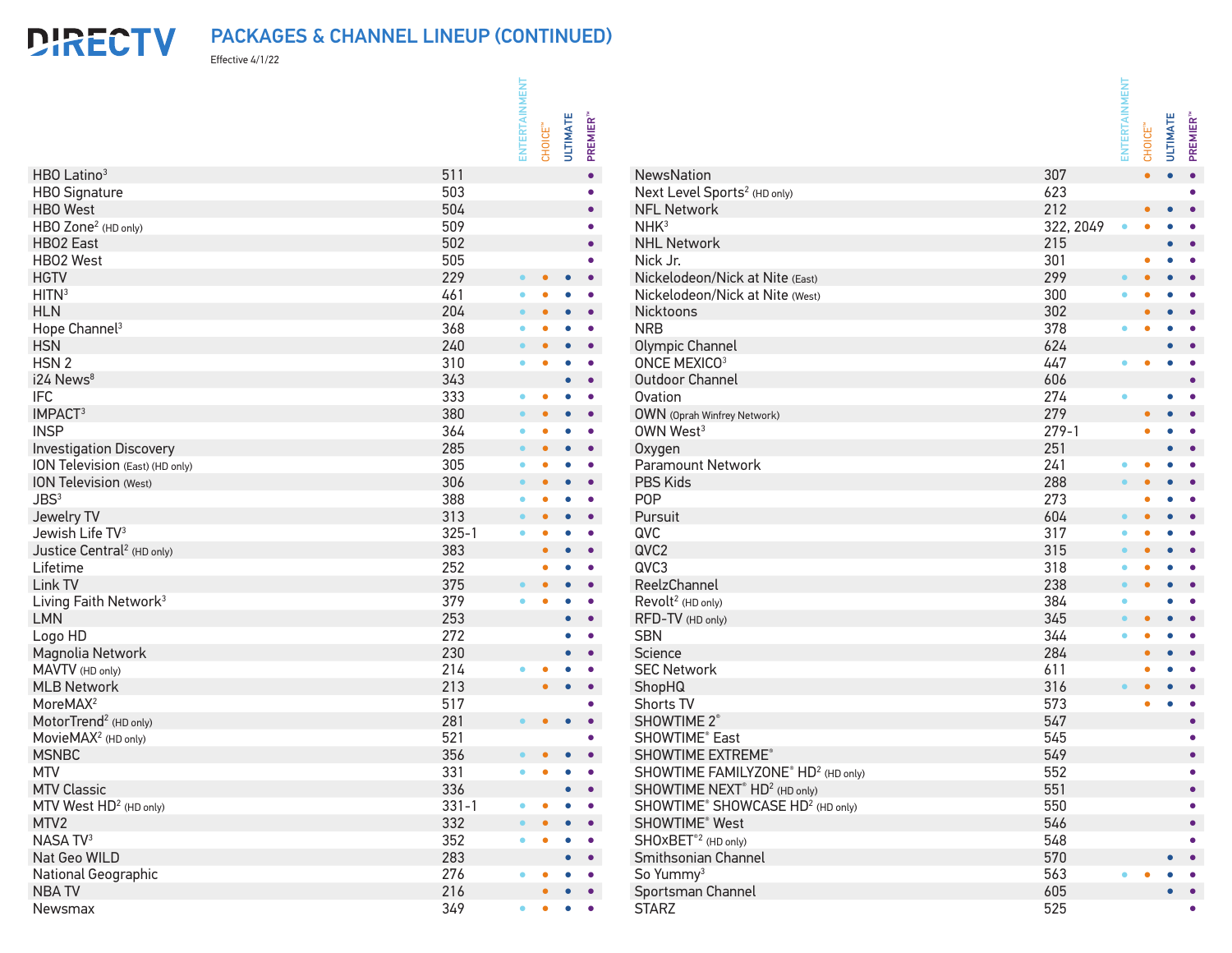Effective 4/1/22

**DIRECTV** 

THE MOVIE CHANNEL™ EAST

|                                            |           | ENTERT | <b>CHOICE<sup>™</sup></b>                                                                             | <b>ULTIMATE</b>          | PREMIER <sup>®</sup> |                                                        |           | ENTERT    | CHOICE <sup>®</sup>                                                                                   | <b>ULTIMATE</b>     | <b>PREMIER</b> <sup>"</sup>  |
|--------------------------------------------|-----------|--------|-------------------------------------------------------------------------------------------------------|--------------------------|----------------------|--------------------------------------------------------|-----------|-----------|-------------------------------------------------------------------------------------------------------|---------------------|------------------------------|
| STARZ Cinema <sup>2</sup> (HD only)        | 531       |        |                                                                                                       |                          | $\bullet$            | THE MOVIE CHANNEL™ WEST                                | 554       |           |                                                                                                       |                     | $\bullet\qquad\bullet$       |
| STARZ Comedy <sup>2</sup> (HD only)        | 528       |        |                                                                                                       |                          | $\bullet$            | THE MOVIE CHANNEL™ XTRA EAST HD <sup>2</sup> (HD only) | 555       |           |                                                                                                       |                     |                              |
| STARZ Edge <sup>2</sup>                    | 529       |        |                                                                                                       |                          | $\bullet$            | ThrillerMax <sup>2</sup> (HD only)                     | 522       |           |                                                                                                       |                     | $\bullet$                    |
| <b>STARZ ENCORE</b>                        | 535       |        |                                                                                                       | $\bullet$ $\bullet$      |                      | TLC                                                    | 280       |           |                                                                                                       |                     | $\bullet$                    |
| <b>STARZ ENCORE Action</b>                 | 541       |        |                                                                                                       | $\bullet \qquad \bullet$ |                      | <b>TNT</b>                                             | 245       |           |                                                                                                       |                     |                              |
| STARZ ENCORE Black                         | 540       |        |                                                                                                       | $\bullet$ $\bullet$      |                      | TNT West HD <sup>2</sup> (HD only)                     | $245 - 1$ |           |                                                                                                       |                     |                              |
| <b>STARZ ENCORE Classic</b>                | 537       |        |                                                                                                       | $\bullet \qquad \bullet$ |                      | <b>Travel Channel</b>                                  | 277       |           | $\bullet$                                                                                             |                     | $\bullet\qquad\bullet$       |
| <b>STARZ ENCORE Family</b>                 | 542       |        |                                                                                                       | $\bullet \qquad \bullet$ |                      | Trinity Broadcasting Network (TBN) (HD only)           | 372       |           |                                                                                                       |                     |                              |
| <b>STARZ ENCORE Suspense</b>               | 539       |        |                                                                                                       | $\bullet \qquad \bullet$ |                      | TruTV                                                  | 246       |           | $\bullet$ $\bullet$                                                                                   |                     | $\bullet\qquad\bullet\qquad$ |
| <b>STARZ ENCORE West</b>                   | 536       |        |                                                                                                       | $\bullet$ $\bullet$      |                      | TUDN <sup>3</sup>                                      | 464       |           |                                                                                                       | ٠                   | $\bullet$                    |
| <b>STARZ ENCORE Westerns</b>               | 538       |        |                                                                                                       | $\bullet \qquad \bullet$ |                      | TV Land                                                | 304       |           |                                                                                                       |                     |                              |
| STARZ in Black                             | 530       |        |                                                                                                       |                          | $\bullet$            | TV One (HD only)                                       | 328       |           |                                                                                                       |                     | $\bullet$                    |
| STARZ Kids & Family <sup>2</sup> (HD only) | 527       |        |                                                                                                       |                          | $\bullet$            | TVG HD <sup>2</sup> (HD only)                          | 602       |           |                                                                                                       | $\bullet$ $\bullet$ | $\bullet$                    |
| <b>STARZ West</b>                          | 526       |        |                                                                                                       |                          | $\bullet$            | UniMás <sup>3</sup>                                    | 408       |           |                                                                                                       |                     | $\bullet$                    |
| SundanceTV                                 | 239       |        |                                                                                                       |                          | $\bullet$            | Universal Kids                                         | 295       |           |                                                                                                       |                     | $\bullet\qquad\bullet$       |
| Syfy                                       | 244       |        |                                                                                                       | $\bullet$                | $\bullet$            | UNIVERSO <sup>3</sup>                                  | 410       |           |                                                                                                       |                     | $\bullet\quad\bullet$        |
| Tastemade <sup>8</sup>                     | 235       |        | $\bullet\qquad\bullet$                                                                                |                          | $\bullet$            | Univision (Este)                                       | 402       | $\bullet$ | $\bullet$                                                                                             | $\bullet$           | $\bullet$                    |
| <b>TBN Inspire</b>                         | 371       |        |                                                                                                       |                          | $\bullet$            | <b>UPTV</b>                                            | 338       |           |                                                                                                       |                     |                              |
| <b>TBS</b>                                 | 247       |        | $\bullet \qquad \bullet \qquad$                                                                       | $\bullet\qquad\bullet$   |                      | <b>USA Network</b>                                     | 242       |           | $\bullet$ $\bullet$                                                                                   |                     | $\bullet\qquad\bullet\qquad$ |
| TBS West HD <sup>2</sup> (HD only)         | $247 - 1$ |        | $\bullet$                                                                                             | $\bullet$                | $\bullet$            | Victory                                                | 366       |           |                                                                                                       |                     |                              |
| <b>TCM</b>                                 | 256       |        | $\begin{array}{cccccccccccccc} \bullet & \bullet & \bullet & \bullet & \bullet & \bullet \end{array}$ |                          |                      | VH <sub>1</sub>                                        | 335       |           | $\bullet$ $\bullet$                                                                                   |                     | $\bullet\qquad\bullet\qquad$ |
| <b>TCT Network</b>                         | 377       |        | $\bullet$                                                                                             | $\bullet$                | $\bullet$            | <b>VICE</b>                                            | 271       |           |                                                                                                       |                     | $\bullet$                    |
| <b>TeenNick</b>                            | 303       |        | $\bullet$                                                                                             | $\bullet$                | $\bullet$            | WE tv                                                  | 260       |           |                                                                                                       |                     |                              |
| <b>Tennis Channel</b>                      | 217       |        | $\bullet$                                                                                             | $\bullet$                | $\bullet$            | Weather Channel, The                                   | 362       |           |                                                                                                       |                     | $\bullet$                    |
| The HISTORY Channel                        | 269       |        | $\begin{array}{ccccccccccccc} \bullet & \bullet & \bullet & \bullet & \bullet \end{array}$            |                          |                      | Word Network, The                                      | 373       |           | $\begin{array}{cccccccccccccc} \bullet & \bullet & \bullet & \bullet & \bullet & \bullet \end{array}$ |                     |                              |
| THE MOVIE CHANNEL™ FAST                    | 553       |        |                                                                                                       | $\bullet$                | $\bullet$            | World Harvest Television (WHT)                         | 367       | $\bullet$ | $\bullet$                                                                                             |                     | $\bullet$ $\bullet$          |

Also available to add to any package:

**STOWTIME HB@MQX** 

World Harvest Television (WHT) 367

Includes STARZ ENCORESM

Subscription sold separately.

To access DIRECTV HD programming, HD equipment required. ALL PROGRAMMING AND PRICING SUBJECT TO CHANGE AT ANY TIME. Certain channels may not be available in all areas. For the latest updates and information about your area

Lineups effective as of 4/1/22. Get updates at directy.com/channels. Eligibility for local channels based on service address. Visit directy.com/locals and directy.com to see what is available in your area. To find out if H Please call 1-800-531-5000 for more information. 3 MPEG 4 HD equipment required. Channel will display in SD. Please call 1-800-531-5000 for more information. 8 This channel requires an internet-connected HD-DVR and Advance

All offers, programming, promotions, pricing, terms, restrictions & conditions subject to change & may be modified, discontinued, or terminated at any time without notice. Visit directy com/legal or call for details. HBO M of Home Box Office, Inc. Separate SHOWTIME subscription required. SHOWTIME is a registered trademark of Showtime Networks Inc., a Paramount Company. All rights reserved. STARZ® and related channels and service marks are th DIRECTV. DIRECTV and all other DIRECTV marks are trademarks of DIRECTV, LLC. All other marks are the property of their respective owners.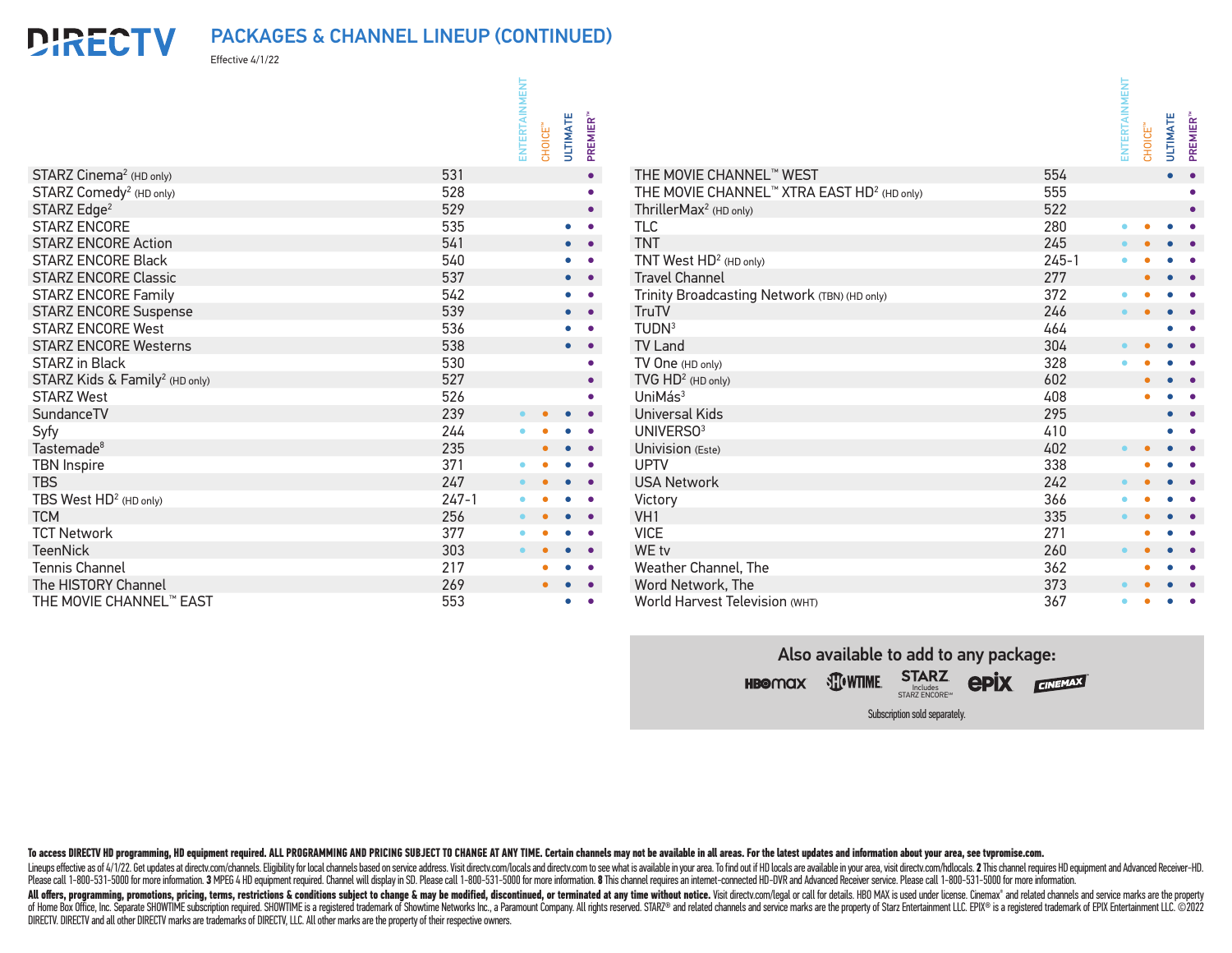#### **DIRECTV** HISPANIC PACKAGES & CHANNEL LINEUP

Effective 4/1/22

|                                               |           | LATINO"                  | ÓPTIMO MÁS <sup>™</sup> | <b>MÁS ULTRA™</b>        | LO MÁXIMO <sup>™</sup> |                                                        |         | MÁS LATINO"              | <b>ÓPTIMO MÁS</b> | <b>MÁS ULTRA™</b> | LO MÁXIMO <sup>™</sup>       |
|-----------------------------------------------|-----------|--------------------------|-------------------------|--------------------------|------------------------|--------------------------------------------------------|---------|--------------------------|-------------------|-------------------|------------------------------|
|                                               |           | MÁS                      |                         |                          |                        |                                                        |         |                          |                   |                   |                              |
| A&E                                           | 265       |                          |                         | $\bullet$                | $\bullet$              | Discovery                                              | 278     |                          |                   |                   |                              |
| A3Series                                      | 420       |                          |                         | $\bullet$                | $\bullet$              | Discovery En Español                                   | 413     |                          |                   |                   |                              |
| <b>ACC Network</b>                            | 612       |                          |                         |                          |                        | Discovery Familia                                      | 436     |                          |                   |                   |                              |
| AccuWeather (HD only)                         | 361       |                          |                         |                          | $\bullet$              | <b>Discovery Family Channel</b>                        | 294     |                          |                   | $\bullet$         | $\bullet$                    |
| ActionMAX <sup>2</sup> (HD only)              | 519       |                          |                         |                          | $\bullet$              | Discovery Life                                         | 261     |                          |                   |                   | $\bullet$                    |
| AMC                                           | 254       |                          | $\bullet$               | $\bullet$                | $\bullet$              | Disney Channel (East)                                  | 290     |                          |                   |                   |                              |
| American Heroes Channel                       | 287       |                          |                         |                          | $\bullet$              | Disney Channel (West)                                  | 291     |                          |                   |                   |                              |
| <b>Animal Planet</b>                          | 282       |                          |                         | $\bullet$                | $\bullet$              | Disney XD                                              | 292     |                          |                   |                   |                              |
| Antena 3                                      | 458       |                          |                         |                          | $\bullet$              | E!                                                     | 236     |                          |                   |                   |                              |
| <b>Atres Cine</b>                             | 459       |                          |                         |                          | $\bullet$              | Ecuador TV                                             | 457     |                          |                   |                   |                              |
| AXS TV <sup>2</sup> (HD only)                 | 340       |                          |                         | $\bullet\qquad\bullet$   |                        | Ecuavisa Internacional                                 | 438     |                          |                   |                   |                              |
| Azteca                                        | 441       |                          |                         | $\bullet$                | $\bullet$              | Enlace <sup>7</sup>                                    | 448     |                          |                   |                   |                              |
| BabyFirst TV7                                 | 293       |                          |                         |                          |                        | ESNE <sup>7</sup> (requires HD access)                 | 456     |                          |                   |                   |                              |
| BabyTV                                        | 425       |                          | $\bullet$               | $\bullet$ $\bullet$      |                        | <b>ESPN</b>                                            | 206     |                          |                   |                   | $\bullet$                    |
| Bandamax                                      | 433       | $\bullet \qquad \bullet$ |                         | $\bullet\qquad\bullet$   |                        | ESPN College Extra <sup>2</sup> (HD only) (Games only) | 788-798 |                          |                   |                   | $\bullet$                    |
| <b>Bloomberg TV</b>                           | 353       |                          |                         |                          | $\bullet$              | <b>ESPN Deportes</b>                                   | 466     | $\bullet\qquad\bullet$   |                   |                   | $\bullet$ $\bullet$          |
| Boomerang                                     | 298       |                          |                         | $\bullet \qquad \bullet$ | $\bullet$              | ESPN2                                                  | 209     |                          |                   |                   | $\bullet$                    |
| Bravo                                         | 237       |                          |                         |                          | $\bullet$              | <b>ESPNEWS</b>                                         | 207     |                          |                   |                   | $\bullet\qquad\bullet$       |
| <b>BYUtv</b>                                  | 374       |                          |                         | $\bullet$                | $\bullet$              | <b>ESPNU</b>                                           | 208     |                          |                   |                   | $\bullet$                    |
| C-SPAN2                                       | 351       |                          |                         | $\bullet$                | $\bullet$              | <b>Estrella News</b>                                   | 473     |                          |                   |                   |                              |
| Canal 22 Internacional                        | 446       |                          |                         | $\bullet$ $\bullet$      |                        | Estrella TV                                            | 442     |                          |                   |                   |                              |
| Caracol TV                                    | 417       | $\bullet$                |                         |                          | $\bullet$              | <b>EWTN</b>                                            | 370     | $\bullet \qquad \bullet$ |                   |                   | $\bullet$                    |
| <b>Cartoon Network East</b>                   | 296       |                          |                         | $\bullet$                |                        | $FLIX^{\circ}$                                         | 556     |                          |                   |                   |                              |
| <b>Cartoon Network West</b>                   | 297       |                          | $\bullet$               | $\bullet$                | $\bullet$              | <b>Food Network</b>                                    | 231     |                          |                   |                   |                              |
| <b>CBS Sports Network</b>                     | 221       |                          |                         |                          | $\bullet$              | <b>FOROtv</b>                                          | 453     |                          |                   |                   |                              |
| Centroamérica TV                              | 428       |                          |                         | $\bullet$ $\bullet$      | $\bullet$              | <b>FOX Deportes</b>                                    | 465     |                          |                   |                   |                              |
| Cine Estelar                                  | 422       |                          |                         | $\bullet$                | $\bullet$              | Fox News Channel                                       | 360     |                          |                   |                   | $\bullet$                    |
| Cine Mexicano                                 | 462       |                          |                         |                          | $\bullet$              | FOX Sports 1                                           | 219     |                          |                   |                   | $\bullet$                    |
| Cine Nostalgia                                | 424       |                          |                         | $\bullet$                | $\bullet$              | FOX Sports 2                                           | 618     |                          |                   |                   | $\bullet$                    |
| Cinelatino                                    | 423       |                          | $\bullet$               | $\bullet$                | $\bullet$              | Free Speech TV7                                        | 348     |                          |                   |                   |                              |
| Cinemax <sup>2</sup> (HD only)                | 523       |                          |                         |                          | $\bullet$              | Freeform                                               | 311     |                          |                   |                   |                              |
| Cinemax 5StarMax HD <sup>2</sup> (HD only)    | 520       |                          |                         |                          | $\bullet$              | <b>FX</b>                                              | 248     |                          |                   |                   | $\bullet$                    |
| Cinemax East                                  | 515       |                          |                         |                          | $\bullet$              | <b>FX Movie</b>                                        | 258     |                          |                   |                   | $\bullet$                    |
| Cinemax West                                  | 516       |                          |                         |                          | $\bullet$              | <b>FXX</b>                                             | 259     |                          |                   | $\bullet$         | $\bullet$                    |
| <b>CNBC World</b>                             | 357       |                          |                         |                          | $\bullet$              | fyi,                                                   | 266     |                          |                   |                   | $\bullet$                    |
| <b>CNN</b>                                    | 202       |                          | $\bullet$               |                          | $\bullet$              | <b>GAC Family</b>                                      | 326     |                          |                   | $\bullet$         | $\bullet$                    |
| CNN En Español                                | 419       |                          |                         |                          |                        | Galavisión                                             | 404     |                          |                   |                   |                              |
| <b>CNN</b> International                      | 358       |                          |                         | $\bullet$                | $\bullet$              | GEB America <sup>7</sup>                               | 363     | $\bullet$                | $\bullet$         |                   | $\bullet\qquad\bullet\qquad$ |
| <b>Comedy Central</b>                         | 249       |                          |                         | $\bullet$ $\bullet$      |                        | GOD TV <sup>7</sup>                                    | 365     | $\bullet$                |                   |                   |                              |
| Comedy Central West HD <sup>2</sup> (HD only) | $249 - 1$ |                          |                         | $\bullet$ $\bullet$      |                        | Golf Channel                                           | 218     |                          |                   |                   | $\bullet$                    |
| <b>CTN</b>                                    | 376       |                          |                         | $\bullet\qquad\bullet$   |                        | GolTV                                                  | 468     | ۰                        |                   |                   | $\bullet$                    |
| Daystar                                       | 369       |                          |                         | $\bullet\qquad\bullet$   |                        | Hallmark Channel                                       | 312     |                          |                   |                   |                              |
| De Película                                   | 451       |                          |                         | $\bullet\qquad\bullet$   |                        | HBO Comedy HD <sup>2</sup> (HD only)                   | 506     |                          |                   |                   |                              |
| De Película Clásico                           | 452       |                          |                         | $\bullet$                | $\bullet$              | <b>HBO</b> East                                        | 501     |                          |                   |                   | $\bullet$                    |
| <b>Destination America</b>                    | 286       |                          |                         |                          | $\bullet$              | <b>HBO Family East</b>                                 | 507     |                          |                   |                   | $\bullet$                    |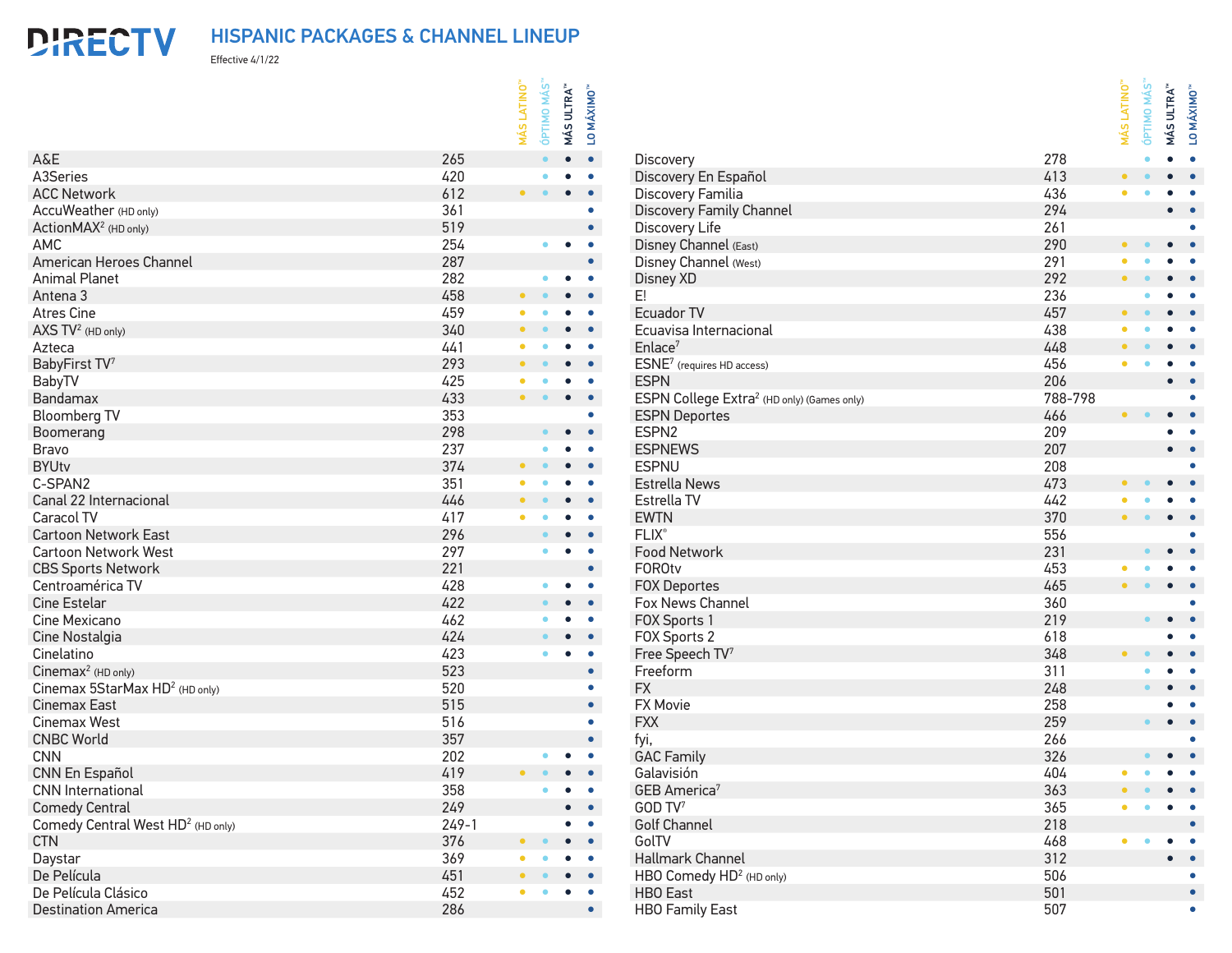#### **DIRECTV** HISPANIC PACKAGES & CHANNEL LINEUP (CONTINUED)

Effective 4/1/22

|                                   |           | LATINO" | ÓPTIMO MÁS"<br><b>MÁS ULTRA™</b> |                     | LO MÁXIMO <sup>™</sup> |                                                      |           | MÁS LATINO" | <b>ÓPTIMO MÁS</b> | <b>MÁS ULTRA™</b> | LO MÁXIMO" |
|-----------------------------------|-----------|---------|----------------------------------|---------------------|------------------------|------------------------------------------------------|-----------|-------------|-------------------|-------------------|------------|
|                                   |           | MÁS     |                                  |                     |                        |                                                      |           |             |                   |                   |            |
| <b>HBO Family West</b>            | 508       |         |                                  |                     | $\bullet$              | Next Level Sports <sup>2</sup> (HD only)             | 623       |             |                   |                   |            |
| <b>HBO Latino</b>                 | 511       |         |                                  |                     | $\bullet$              | <b>NFL Network</b>                                   | 212       |             |                   |                   | $\bullet$  |
| <b>HBO</b> Signature              | 503       |         |                                  |                     | $\bullet$              | <b>NHK</b>                                           | 322, 2049 |             |                   |                   |            |
| <b>HBO</b> West                   | 504       |         |                                  |                     | $\bullet$              | Nick Jr.                                             | 301       |             |                   |                   |            |
| HBO Zone <sup>2</sup> (HD only)   | 509       |         |                                  |                     | $\bullet$              | Nickelodeon/Nick at Nite (East)                      | 299       |             |                   |                   |            |
| HBO2 East                         | 502       |         |                                  |                     | $\bullet$              | Nickelodeon/Nick at Nite (West)                      | 300       |             |                   |                   |            |
| HBO2 West                         | 505       |         |                                  |                     | $\bullet$              | Nicktoons                                            | 302       |             |                   |                   |            |
| <b>HGTV</b>                       | 229       |         |                                  | $\bullet$           | $\bullet$              | <b>NRB</b>                                           | 378       |             |                   |                   |            |
| History En Español                | 443       |         |                                  |                     | $\bullet$              | NTN <sub>24</sub>                                    | 418       |             |                   |                   |            |
| HITN <sup>7</sup>                 | 461       |         |                                  |                     |                        | Nuestra Tele                                         | 416       |             |                   |                   |            |
| <b>HLN</b>                        | 204       |         |                                  |                     | $\bullet$              | Nuestra Vision                                       | 472       |             |                   |                   |            |
| Hogar                             | 434       |         |                                  |                     |                        | ONCE MEXICO7                                         | 447       |             |                   |                   |            |
| ¡Hola! TV                         | 430       |         |                                  |                     |                        | Oxygen                                               | 251       |             |                   |                   |            |
| Hope Channel <sup>7</sup>         | 368       |         | $\bullet$                        |                     | $\bullet$              | Paramount Network                                    | 241       |             |                   |                   |            |
| <b>HSN</b>                        | 240       |         |                                  |                     | $\bullet$              | Pasiones                                             | 444       |             |                   |                   |            |
| HSN <sub>2</sub>                  | 310       |         |                                  |                     | $\bullet$              | PBS Kids                                             | 288       |             |                   |                   |            |
| <b>IFC</b>                        | 333       |         |                                  |                     | $\bullet$              | Perú Mágico                                          | 431       |             |                   |                   |            |
| IMPACT <sup>7</sup>               | 380       |         |                                  |                     |                        | POP                                                  | 273       |             |                   |                   | $\bullet$  |
| <b>INSP</b>                       | 364       |         | $\bullet$                        |                     |                        | Pursuit                                              | 604       |             |                   |                   |            |
| <b>Investigation Discovery</b>    | 285       |         |                                  |                     |                        | QVC                                                  | 317       |             |                   |                   |            |
| JBS <sup>7</sup>                  | 388       |         | $\bullet$                        |                     |                        | QVC2                                                 | 315       |             |                   |                   |            |
| Jewelry TV                        | 313       |         |                                  |                     | $\bullet$              | ReelzChannel                                         | 238       |             |                   |                   | $\bullet$  |
| Jewish Life TV7                   | $325 - 1$ |         |                                  |                     |                        | <b>SBN</b>                                           | 344       |             |                   |                   |            |
| Lifetime                          | 252       |         |                                  |                     |                        | Science                                              | 284       |             |                   |                   |            |
| Link TV                           | 375       |         |                                  |                     |                        | ShopHQ                                               | 316       |             |                   |                   | $\bullet$  |
| Living Faith Network <sup>7</sup> | 379       |         |                                  |                     |                        | <b>SHOWTIME 2<sup>®</sup> SAP</b>                    | 547       |             |                   |                   |            |
|                                   | 272       |         |                                  |                     | $\bullet$              | SHOWTIME® East SAP                                   | 545       |             |                   |                   |            |
| Logo<br>Magnolia Network          | 230       |         |                                  |                     | $\bullet$              | SHOWTIME EXTREME®                                    | 549       |             |                   |                   | $\bullet$  |
|                                   | 474       |         |                                  |                     |                        | SHOWTIME FAMILYZONE® HD <sup>2</sup> (HD only)       | 552       |             |                   |                   |            |
| Meganoticias                      | 214       |         |                                  |                     |                        |                                                      | 551       |             |                   |                   |            |
| MAVTV (HD only)                   |           |         |                                  |                     |                        | SHOWTIME NEXT <sup>®</sup> HD <sup>2</sup> (HD only) | 550       |             |                   |                   | $\bullet$  |
| MegaTV <sup>4</sup>               | 405       |         | $\bullet$                        |                     | $\bullet$              | SHOWTIME® SHOWCASE HD <sup>2</sup> SAP               |           |             |                   |                   |            |
| <b>MLB Network</b>                | 213       |         | $\bullet$                        |                     | $\bullet$              | SHOWTIME® West SAP                                   | 546       |             |                   |                   |            |
| MoreMAX <sup>2</sup>              | 517       |         |                                  |                     | $\bullet$              | SHOXBET <sup>®2</sup> (HD only)                      | 548       |             |                   |                   |            |
| MotorTrend <sup>2</sup> (HD only) | 281       |         | $\bullet$                        |                     | $\bullet$              | So Yummy <sup>2</sup> (requires HD access)           | 563       |             |                   |                   |            |
| MovieMAX <sup>2</sup> (HD only)   | 521       |         |                                  |                     | $\bullet$              | Sony Cine                                            | 449       |             |                   |                   |            |
| <b>MSNBC</b>                      | 356       |         | $\bullet$                        |                     | $\bullet$              | <b>STARZ</b>                                         | 525       |             |                   |                   | $\bullet$  |
| <b>MTV</b>                        | 331       |         |                                  |                     |                        | STARZ Cinema <sup>2</sup> (HD only) SAP              | 531       |             |                   |                   |            |
| MTV West HD                       | $331 - 1$ |         |                                  | $\bullet$ $\bullet$ |                        | STARZ Comedy <sup>2</sup> (HD only) SAP              | 528       |             |                   |                   | $\bullet$  |
| MTV2                              | 332       |         |                                  | $\bullet$ $\bullet$ |                        | <b>STARZ Edge</b>                                    | 529       |             |                   |                   |            |
| Multimedios                       | 412       |         |                                  | $\bullet$           | $\bullet$              | <b>STARZ ENCORE</b>                                  | 535       |             |                   |                   |            |
| NASA TV7                          | 352       |         | $\bullet$                        |                     | $\bullet$              | <b>STARZ ENCORE Action</b>                           | 541       |             |                   |                   |            |
| Nat Geo Mundo                     | 435       |         |                                  |                     | $\bullet$              | <b>STARZ ENCORE Black</b>                            | 540       |             |                   |                   |            |
| Nat Geo WILD                      | 283       |         |                                  | $\bullet$ $\bullet$ |                        | <b>STARZ ENCORE Classic</b>                          | 537       |             |                   |                   |            |
| National Geographic               | 276       |         | $\bullet$                        |                     | $\bullet$              | STARZ ENCORE En Español                              | 426       |             |                   | $\bullet$         | $\bullet$  |
| <b>NBATV</b>                      | 216       |         |                                  |                     | $\bullet$              | <b>STARZ ENCORE Family</b>                           | 542       |             |                   |                   |            |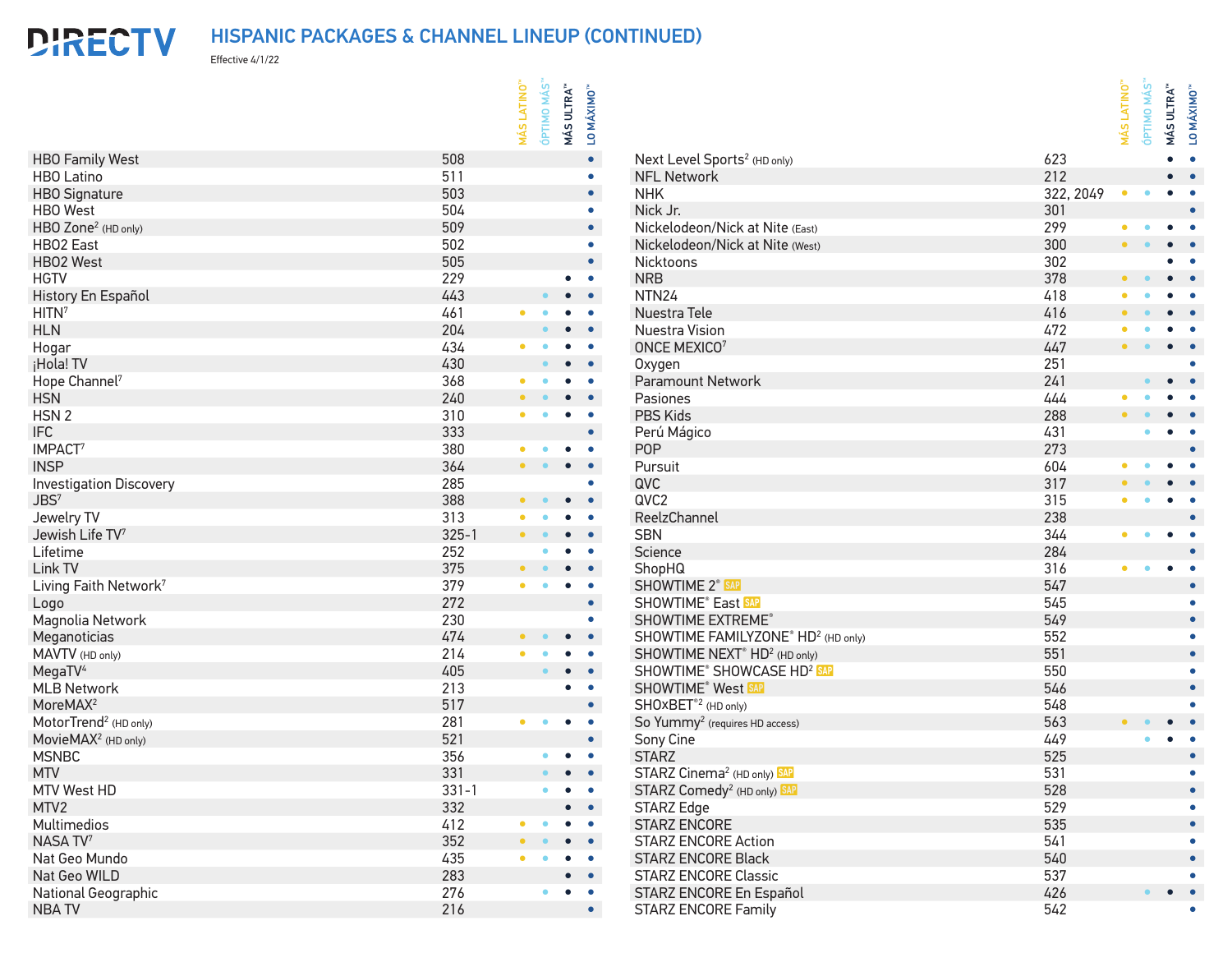#### HISPANIC PACKAGES & CHANNEL LINEUP (CONTINUED) **DIRECTV**

Effective 4/1/22

|                                                        |           | MÁS LATINO                   | ÓPTIMO MÁS<br><b>MÁS ULTRA™</b> | MÁXIMO <sup>™</sup><br>$\overline{a}$ |                                              |     | <b>MÁS LATINO</b> | <b>ÓPTIMO MÁS</b>        | <b>MÁS ULTRA™</b>   | LO MÁXIMO <sup>™</sup> |
|--------------------------------------------------------|-----------|------------------------------|---------------------------------|---------------------------------------|----------------------------------------------|-----|-------------------|--------------------------|---------------------|------------------------|
| <b>STARZ ENCORE Suspense</b>                           | 539       |                              |                                 | $\bullet$                             | Trinity Broadcasting Network (TBN) (HD only) | 372 |                   |                          |                     |                        |
| <b>STARZ ENCORE West</b>                               | 536       |                              |                                 | $\bullet$                             | TruTV                                        | 246 |                   |                          |                     | $\bullet$              |
| <b>STARZ ENCORE Westerns</b>                           | 538       |                              |                                 | $\bullet$                             | <b>TUDN</b>                                  | 464 |                   |                          |                     |                        |
| <b>STARZ</b> in Black                                  | 530       |                              |                                 | $\bullet$                             | TV Chile                                     | 437 |                   |                          |                     |                        |
| STARZ Kids & Family <sup>2</sup> (HD only) SAP         | 527       |                              |                                 | $\bullet$                             | <b>TV Land</b>                               | 304 |                   |                          |                     |                        |
| <b>STARZ West</b>                                      | 526       |                              |                                 | $\bullet$                             | <b>TVE</b>                                   | 460 |                   | $\bullet\qquad\bullet$   | $\bullet$           |                        |
| SundanceTV                                             | 239       |                              |                                 | $\bullet$                             | TVG (HD only)                                | 602 |                   |                          |                     |                        |
| SUR Perú                                               | 439       |                              | $\bullet$                       | $\bullet$                             | <b>TVV</b>                                   | 427 | $\bullet$         |                          |                     |                        |
| Syfy                                                   | 244       |                              |                                 | $\bullet$ $\bullet$                   | <b>TyC Sports</b>                            | 469 |                   |                          |                     |                        |
| <b>TBN Inspire</b>                                     | 371       |                              |                                 | $\bullet\qquad\bullet$                | UniMás <sup>7</sup>                          | 408 |                   | $\bullet \qquad \bullet$ |                     |                        |
| <b>TBS</b>                                             | 247       |                              | $\bullet$                       | $\bullet\qquad\bullet$                | <b>Universal Kids</b>                        | 295 |                   |                          | $\bullet$           | $\bullet$              |
| TBS West HD                                            | $247 - 1$ |                              | $\bullet$                       | $\bullet$ $\bullet$                   | UNIVERSO <sup>7</sup>                        | 410 |                   | $\bullet\qquad\bullet$   |                     |                        |
| <b>TCM</b>                                             | 256       |                              |                                 | $\bullet$                             | Univision (Este)                             | 402 | $\bullet$         |                          |                     |                        |
| <b>TCT Network</b>                                     | 377       | $\bullet$                    | $\bullet$                       | $\bullet$ $\bullet$                   | Univision (Oeste)                            | 403 |                   | $\bullet\qquad\bullet$   |                     | $\bullet$ $\bullet$    |
| <b>Teen Nick</b>                                       | 303       | $\bullet \qquad \bullet$     |                                 | $\bullet$ $\bullet$                   | Univision tlnovelas                          | 454 | $\bullet$         |                          |                     |                        |
| TeleCentro                                             | 429       |                              |                                 | $\bullet$ $\bullet$                   | <b>UPTV</b>                                  | 338 |                   | $\bullet\qquad\bullet$   |                     | $\bullet\quad\bullet$  |
| Telefe                                                 | 411       | $\bullet$ $\bullet$          |                                 | $\bullet\qquad\bullet$                | <b>USA Network</b>                           | 242 |                   |                          |                     | $\bullet$ $\bullet$    |
| Telemundo (Este)                                       | 406       |                              |                                 | $\bullet\quad\bullet$                 | VePlus                                       | 409 |                   | $\bullet$ $\bullet$      |                     |                        |
| Telemundo (Oeste)                                      | 407       | $\bullet\qquad\bullet\qquad$ |                                 | $\bullet$ $\bullet$                   | VH1                                          | 335 |                   |                          |                     | $\bullet\quad\bullet$  |
| The HISTORY Channel                                    | 269       |                              | $\bullet$                       | $\bullet$                             | <b>VICE</b>                                  | 271 |                   |                          |                     | $\bullet$ $\bullet$    |
| THE MOVIE CHANNEL™ EAST                                | 553       |                              |                                 |                                       | Videorola                                    | 415 |                   |                          |                     |                        |
| THE MOVIE CHANNEL™ WEST                                | 554       |                              |                                 | $\bullet$                             | ViendoMovies                                 | 450 |                   |                          |                     | $\bullet\quad\bullet$  |
| THE MOVIE CHANNEL™ XTRA EAST HD <sup>2</sup> (HD only) | 555       |                              |                                 | $\bullet$                             | Vme                                          | 440 |                   |                          |                     |                        |
| ThrillerMax <sup>2</sup> (HD only)                     | 522       |                              |                                 |                                       | <b>WAPA América</b>                          | 414 |                   | $\bullet\qquad\bullet$   | $\bullet$ $\bullet$ |                        |
| <b>TLC</b>                                             | 280       |                              |                                 | $\bullet\qquad\bullet$                | WE tv                                        | 260 |                   |                          |                     |                        |
| <b>TNT</b>                                             | 245       |                              | $\bullet$                       | $\bullet\qquad\bullet$                | Weather Channel, The                         | 362 |                   | $\bullet$ $\bullet$      | $\bullet$ $\bullet$ |                        |
| TNT West HD                                            | $245 - 1$ |                              | $\bullet$                       | $\bullet\qquad\bullet$                | Word Network, The                            | 373 |                   |                          |                     |                        |
| Tr3s                                                   | 445       |                              |                                 | $\bullet$ $\bullet$                   | World Harvest Television (WHT)               | 367 |                   |                          |                     |                        |
| <b>Travel Channel</b>                                  | 277       |                              |                                 | $\bullet\qquad\bullet$                | ZooMoo                                       | 432 | $\bullet$         |                          |                     |                        |

Also available to add to any package:

Includes STARZ ENCORESM

Subscription sold separately.

To access DIRECTV HD programming. HD equipment required, 850 Channel broadcasts in English language with alternate Spanish audio. ALL PROGRAMMING AND PRICING SUBJECT TO CHANGE AT ANY TIME. Certain channels may not be avail **about your area, see tvpromise.com.**

Lineups effective as of 4/1/22. Get updates at directy.com/channels. Eligiblity for local channels based on service address. Visit directy.com/locals and directy.com to see what is available in your area. To find out if HD call 1-800-531-5000 for more information. 4 MegaTV is available as a nationwide channel exclusively by DIRECTV. 7 MPEG 4 HD equipment required. Channel will display in SD. Please call 1-800-531-5000 for more information.

All offers, programming, promotions, pricing, terms, restrictions & conditions subject to change & may be modified, discontinued, or terminated at any time without notice. Visit directy.com/legal or call for details. HBO M Office, Inc. Separate SHOWTIME subscription required. SHOWTIME is a registered trademark of Showtime Networks Inc., a Paramount Company. All rights reserved. STARZ® and related channels and service marks are the property o other DIRECTV marks are trademarks of DIRECTV, LLC. All other marks are the property of their respective owners.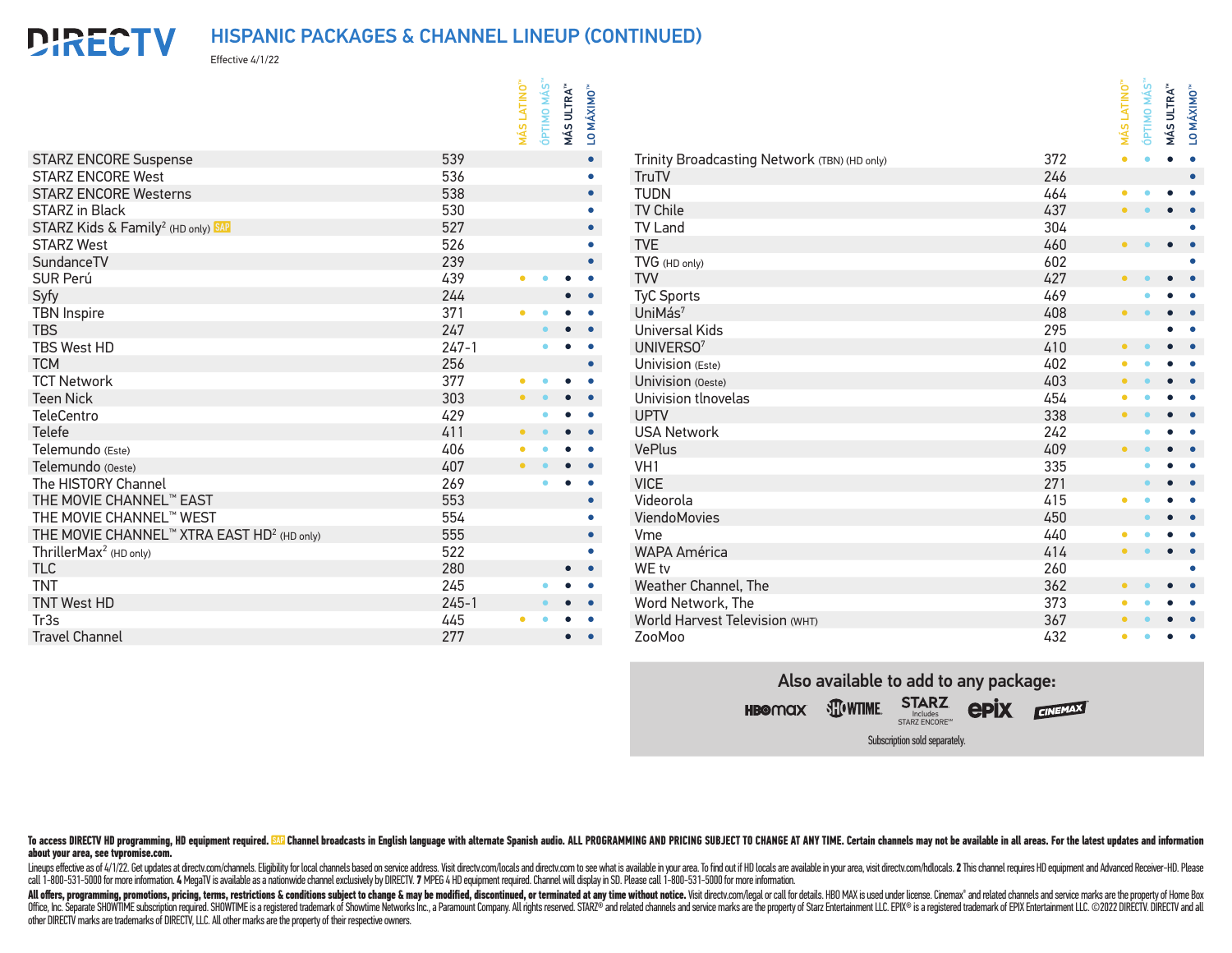# **DIRECTV**

# REGIONAL SPORTS NETWORKS

Customers with CHOICE," ULTIMATE and MÁS ULTRA" only receive Regional Sports Networks for their market based on ZIP code. Most Regional Sports Networks available in all markets for PREMIER" and LO MÁXIMO." Blackout restric **apply to all sports programming.**

Effective 4/1/22

| Altitude Sports <sup>4</sup>                    | 681 |
|-------------------------------------------------|-----|
| AT&T SportsNet Pittsburgh <sup>1,4</sup>        | 659 |
| AT&T SportsNet Rocky Mountain <sup>1,4</sup>    | 683 |
| AT&T SportsNet Rocky Mountain West <sup>4</sup> | 684 |
| AT&T SportsNet Southwest <sup>4</sup>           | 674 |
| Bally Sports Arizona <sup>4</sup>               | 686 |
| <b>Bally Sports Cincinnati4</b>                 | 661 |
| <b>Bally Sports Detroit4</b>                    | 663 |
| Bally Sports Florida <sup>4</sup>               | 654 |
| Bally Sports Great Lakes <sup>4</sup>           | 662 |
| Bally Sports Indiana <sup>4</sup>               | 671 |
| Bally Sports Kansas City <sup>4</sup>           | 671 |
| Bally Sports Midwest <sup>4</sup>               | 671 |
| Bally Sports New Orleans <sup>4</sup>           | 676 |
| Bally Sports North <sup>4</sup>                 | 668 |
| Bally Sports Ohio <sup>4</sup>                  | 660 |
| Bally Sports Oklahoma HD <sup>4</sup>           | 675 |
| Bally Sports San Diego <sup>4</sup>             | 694 |
| Bally Sports SoCal <sup>4</sup>                 | 693 |
| Bally Sports South <sup>4</sup>                 | 646 |
| Bally Sports Southeast <sup>4</sup>             | 649 |
| Bally Sports Southwest <sup>4</sup>             | 676 |

| Bally Sports Sun <sup>4</sup>                              | 653 |
|------------------------------------------------------------|-----|
| Bally Sports West <sup>4</sup>                             | 692 |
| Bally Sports Wisconsin HD <sup>4</sup>                     | 669 |
| Longhorn Network HD <sup>2,5</sup> (HD only)               | 677 |
| Marquee Sports Network <sup>3</sup> (avail in market only) | 664 |
| MASN <sup>4</sup>                                          | 640 |
| MSG <sup>4</sup>                                           | 634 |
| $MSG+4$                                                    | 635 |
| NBC Sports Bay Area <sup>4</sup>                           | 696 |
| NBC Sports Boston <sup>4</sup>                             | 630 |
| NBC Sports California <sup>4</sup>                         | 698 |
| NBC Sports Chicago <sup>4</sup>                            | 665 |
| NBC Sports Washington <sup>4</sup>                         | 642 |
| NESN <sup>4</sup>                                          | 628 |
| ROOT SPORTS Northwest <sup>4</sup>                         | 687 |
| SNY <sup>4</sup>                                           | 639 |
| Spectrum SportsNet <sup>4</sup>                            | 691 |
| Spectrum SportsNet Los Angeles (Dodgers) <sup>4</sup>      | 690 |
| SportsTime Ohio <sup>4</sup>                               | 662 |
| YES Network <sup>4,6</sup>                                 | 631 |

#### MOVIES EXTRA PACK<sup>2</sup> Effective 4/1/22

| Crime & Investigation       | 571 | ShortsTV HD        |
|-----------------------------|-----|--------------------|
| Hallmark Drama HD           | 564 | Smithsonian        |
| Hallmark Movies & Mysteries | 565 | <b>Sony Movies</b> |
| <b>HDNet Movies</b>         | 566 |                    |
| MGM HD                      | 567 |                    |
| <b>MTV</b> Live             | 572 |                    |

| ShortsTV HD         | 573 |
|---------------------|-----|
| Smithsonian Channel | 570 |
| <b>Sony Movies</b>  | 568 |

|                       | Also available to add to any package: |                                                         |  |  |
|-----------------------|---------------------------------------|---------------------------------------------------------|--|--|
| HBOMAX <b>TVITIME</b> |                                       | STARZ <b>CPIX</b> CINEMAX<br>STARZ ENCORE <sup>5M</sup> |  |  |
|                       |                                       | Subscription sold separately.                           |  |  |

Lineups effective as of 4/1/22. Get updates at directv.com/channels. Eligibility for local channels based on service address. Visit directv.com/locals and directv.com to see what is available in your area. To find out if H SportsNet Rocky Mountain are only available to customers with ULTIMATE Package and above. 2 This channel requires HD equipment and Advanced Receiver-HD. Please call 1-800-531-5000 for more information. 3 Available with PRE Network is available for Texas residents only with CHOICE™ Package or above. For residents outside of Texas, Longhom Network is only available with PREMIER™ Package or as part of SPORTS PACK at an additional charge. 6 YES by ZIP code. Portions of YES Network programming available in SPORTS PACK premium package in the remainder of DIRECTV service areas.

All offers, programming, promotions, pricing, terms, restrictions & conditions subject to change & may be modified, discontinued, or terminated at any time without notice. Visit directy.com/legal or call for details. HBO M of Home Box Office, Inc. Separate SHOWTIME subscription required. SHOWTIME is a registered trademark of Showtime Networks Inc., a Paramount Company. All rights reserved. STARZ® and related channels and service marks are th DIRECTV. DIRECTV and all other DIRECTV marks are trademarks of DIRECTV, LLC. All other marks are the property of their respective owners.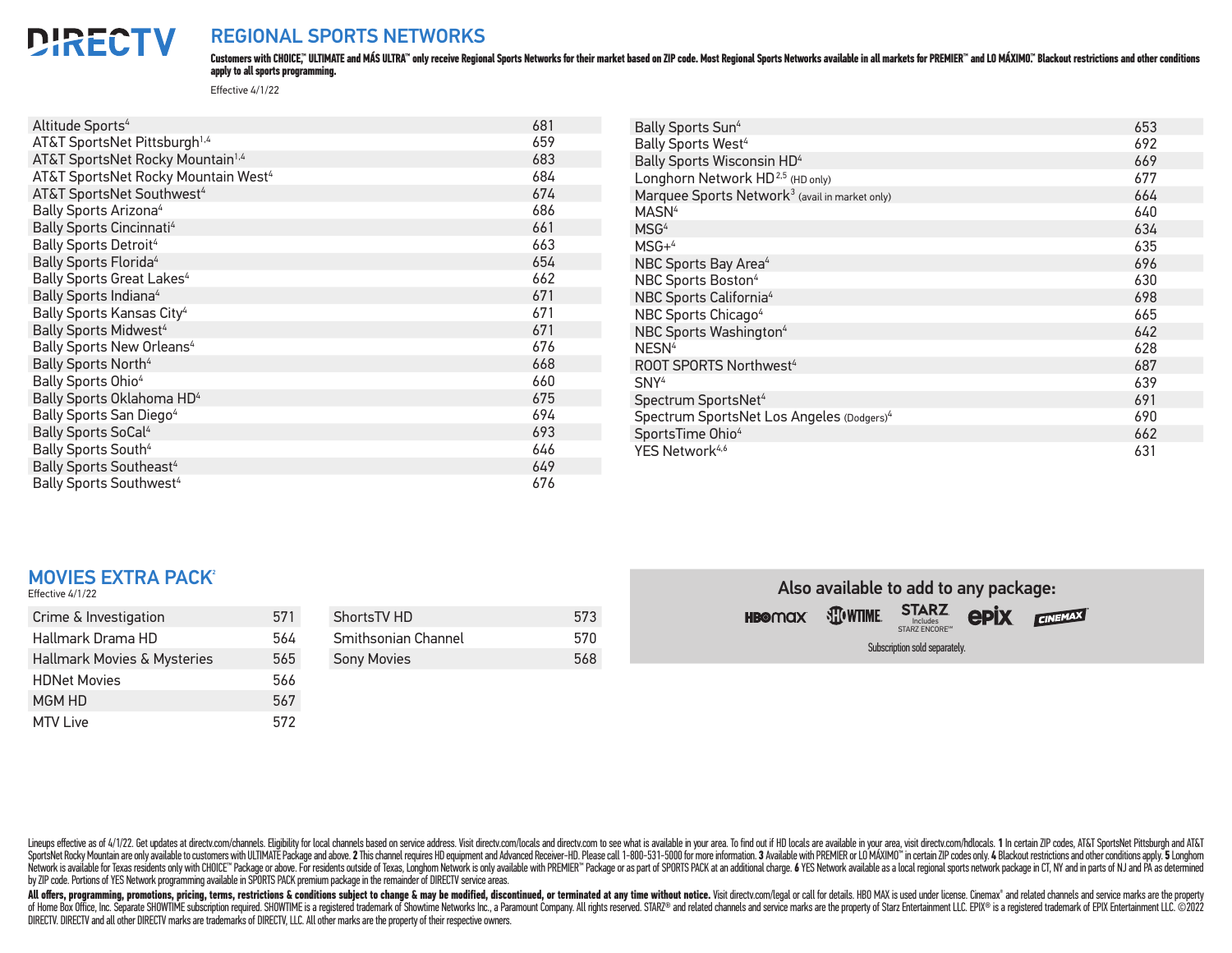

Effective 4/1/22

#### BASIC CHOICE™ and PREFERRED CHOICE™ packages

|                             |     | <b>BASIC</b>                    | 공<br>$\Box$<br>PREFI |                                   |           | 유                        |                                              |           | <b>CHOICETM</b><br><b>BASIC</b> | <b>CHOICET</b><br><b>RRED</b><br>PREFI |
|-----------------------------|-----|---------------------------------|----------------------|-----------------------------------|-----------|--------------------------|----------------------------------------------|-----------|---------------------------------|----------------------------------------|
| BabyFirst TV <sup>1</sup>   | 293 |                                 |                      | JBS <sup>1</sup>                  | 388       |                          | <b>TNT</b>                                   | 245       |                                 |                                        |
| <b>BYUtv</b>                | 374 |                                 |                      | Jewish Life TV <sup>1</sup>       | $325 - 7$ |                          | TNT West HD                                  | $245 - 1$ |                                 |                                        |
| C-SPAN2                     | 351 | $\bullet\qquad\bullet\qquad$    |                      | Link TV                           | 375       |                          | <b>Travel Channel</b>                        | 277       |                                 |                                        |
| <b>CNN</b>                  | 202 |                                 |                      | Living Faith Network <sup>1</sup> | 379       |                          | Trinity Broadcasting Network (TBN) (HD only) | 372       |                                 |                                        |
| <b>CTN</b>                  | 376 |                                 | $\bullet$            | NASA TV <sup>1</sup>              | 352       |                          | TruTV                                        | 246       |                                 |                                        |
| Daystar                     | 369 |                                 |                      | National Geographic               | 276       |                          | <b>TV Land</b>                               | 304       |                                 |                                        |
| Disney Channel (East)       | 290 |                                 | $\bullet$            | <b>NRB</b>                        | 378       |                          | <b>UPTV</b>                                  | 338       |                                 |                                        |
| Disney Channel (West)       | 291 |                                 |                      | QVC                               | 317       |                          | <b>USA Network</b>                           | 242       |                                 |                                        |
| <b>EWTN</b>                 | 370 |                                 |                      | QVC2                              | 315       |                          | VH <sub>1</sub>                              | 335       |                                 |                                        |
| Free Speech TV <sup>1</sup> | 348 |                                 |                      | ShopHQ                            | 316       |                          | Weather Channel, The                         | 362       |                                 |                                        |
| GEB America <sup>1</sup>    | 363 | $\bullet \qquad \bullet \qquad$ |                      | So Yummy <sup>1</sup>             | 563       | $\bullet \qquad \bullet$ | Word Network, The                            | 373       | $\bullet \qquad \bullet$        |                                        |
| GOD TV <sup>1</sup>         | 365 |                                 |                      | TBN Inspire                       | 371       |                          | World Harvest Television (WHT)               | 367       |                                 | $\bullet$                              |
| Hope Channel <sup>1</sup>   | 368 |                                 | $\bullet$            | <b>TCT Network</b>                | 377       |                          |                                              |           |                                 |                                        |
| IMPACT <sup>1</sup>         | 380 |                                 |                      | <b>TLC</b>                        | 280       |                          |                                              |           |                                 |                                        |

**1 MPEG 4 HD equipment required. Channel will display in SD. Please call 1-800-531-5000 for more information.**

BRAZILIAN (PORTUGUESE)

BRAZILIAN (PORTUGUESE)

#### INTERNATIONAL PROGRAMMING ADD-ONS

|                               |      | BRAZILIAN (PORTUGL |
|-------------------------------|------|--------------------|
| <b>Brazilian (Portuguese)</b> |      |                    |
| SporTV <sup>1</sup>           | 2135 |                    |
| TV Globo ■                    | 2134 | ٠                  |

| <b>Chinese</b>    |      | <b>CHINESE DIRECT®</b> | CHINESEDIRECT PLUS™ | <b>MANDARINDIRECT</b> |
|-------------------|------|------------------------|---------------------|-----------------------|
| 88Films           | 2105 |                        |                     |                       |
| 88TV              | 2103 |                        |                     |                       |
| CB <sub>0</sub>   | 2057 |                        |                     |                       |
| CCTV <sub>4</sub> | 2113 |                        |                     |                       |
| CCTV <sub>4</sub> | 2052 |                        |                     |                       |
| <b>CGTN</b>       | 2053 |                        |                     |                       |
| <b>CGTN</b>       | 2119 |                        |                     |                       |
| Charming China    | 2116 |                        |                     |                       |
| Charming China    | 2055 |                        |                     |                       |
| <b>CNN</b>        | 202  |                        |                     |                       |

| CHINESEDIRECT PLUS"<br><b>MANDARINDIRECT III</b> * | <b>Chinese</b> |
|----------------------------------------------------|----------------|
|                                                    | CTI Zhong-Tia  |
|                                                    | CTI Zhong-Tia  |
|                                                    | $C$ $7T1$      |

| <b>Chinese</b>             |      | <b>CHINESE</b> | ш | <b>HAQNAN</b> |
|----------------------------|------|----------------|---|---------------|
| CTI Zhong-Tian             | 2112 |                |   |               |
| CTI Zhong-Tian             | 2056 |                |   |               |
| GZTV                       | 2102 |                |   |               |
| I-Cable News               | 2109 |                |   |               |
| iCable Financial Info News | 2108 |                |   |               |
| Phoenix Hong Kong Channel  | 2104 |                |   |               |

Phoenix Info News 2051 • 2051 • 2051 • 2015 Phoenix TV 2115 • Phoenix TV 2050 •

CHINESE DIRECT™ CHINESEDIRECT PLUS™ MANDARINDIRECT III®

CHINESE DIRECT<sup>®</sup>

**CHINESEDIRECT PLUS<sup>™</sup>** 

**MANDARINDIRECT III\***